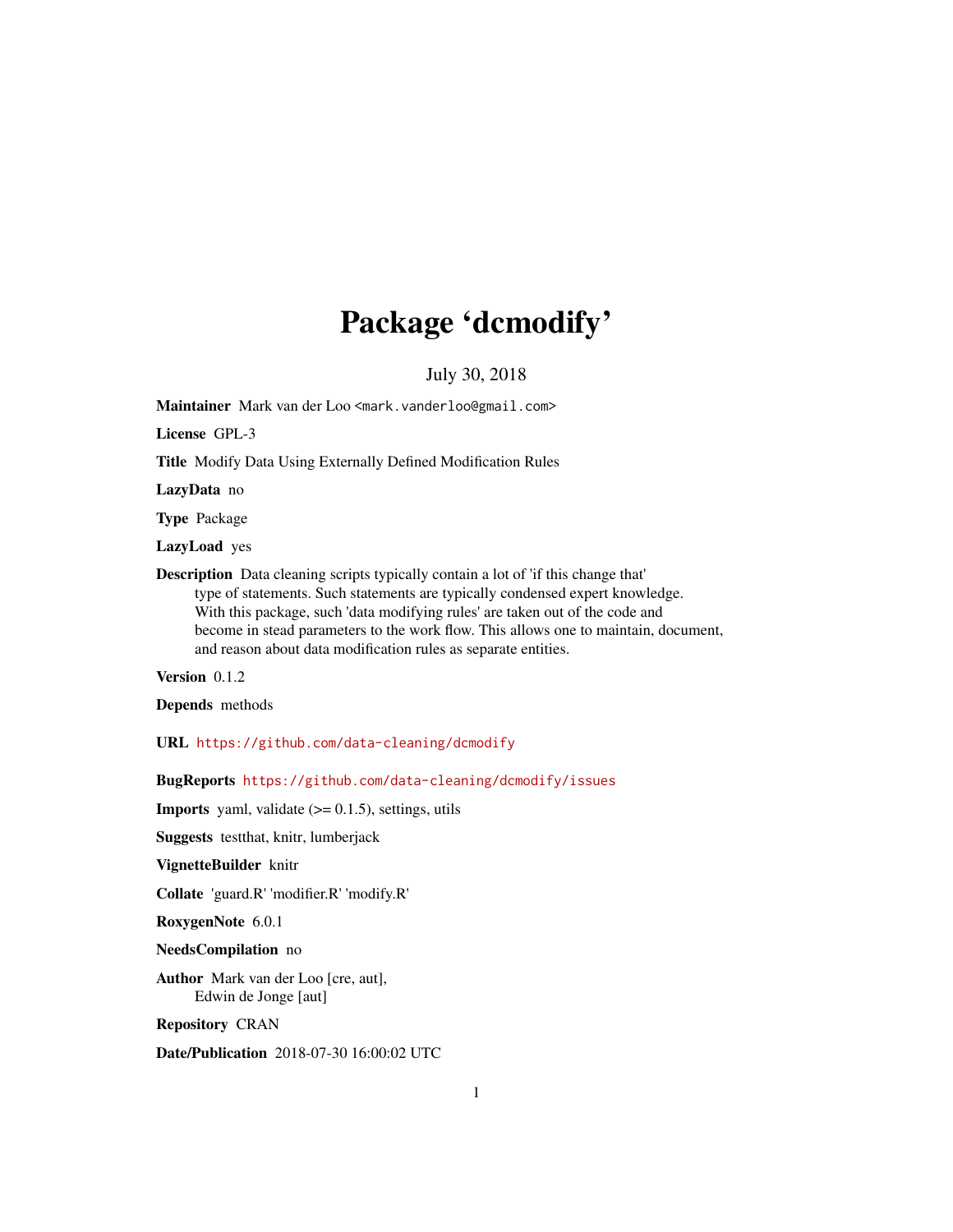#### <span id="page-1-0"></span>R topics documented:

| Index |  |  |  |  |  |  |  |  |  |  |  |  |  |  |  |  |  |  |  |  |  |  |
|-------|--|--|--|--|--|--|--|--|--|--|--|--|--|--|--|--|--|--|--|--|--|--|
|       |  |  |  |  |  |  |  |  |  |  |  |  |  |  |  |  |  |  |  |  |  |  |
|       |  |  |  |  |  |  |  |  |  |  |  |  |  |  |  |  |  |  |  |  |  |  |
|       |  |  |  |  |  |  |  |  |  |  |  |  |  |  |  |  |  |  |  |  |  |  |
|       |  |  |  |  |  |  |  |  |  |  |  |  |  |  |  |  |  |  |  |  |  |  |

dcmodify *Data Modification By Modifying Rules*

#### Description

Data Modification By Modifying Rules

#### Introduction

Data often contain errors and missing data. Experts can often correct commonly occuring errors based on simple conditional rules. This package facilitates the expression, management, and application of such rules on data sets.

The general workflow in dcmodify follows the following pattern.

- Define or read a set of rules with [modifier](#page-1-1).
- [modify](#page-2-1) data with the modification rules.
- Examine the results either graphically or by summary.

There are several convenience functions that allow one to define modification rules from the commandline, through a (freeform or yaml) file and to investigate and maintain the rules themselves. Please have a look at the introductory vignette

vignette("introduction",package="dcmodify")

<span id="page-1-1"></span>modifier *Create or read a set of data modification rules*

#### Description

Create or read a set of data modification rules

#### Usage

```
modifier(..., .file)
```
#### Arguments

| $\cdots$ | A comma-separated list of modification rules. |
|----------|-----------------------------------------------|
| .file    | A character vector of file locations.         |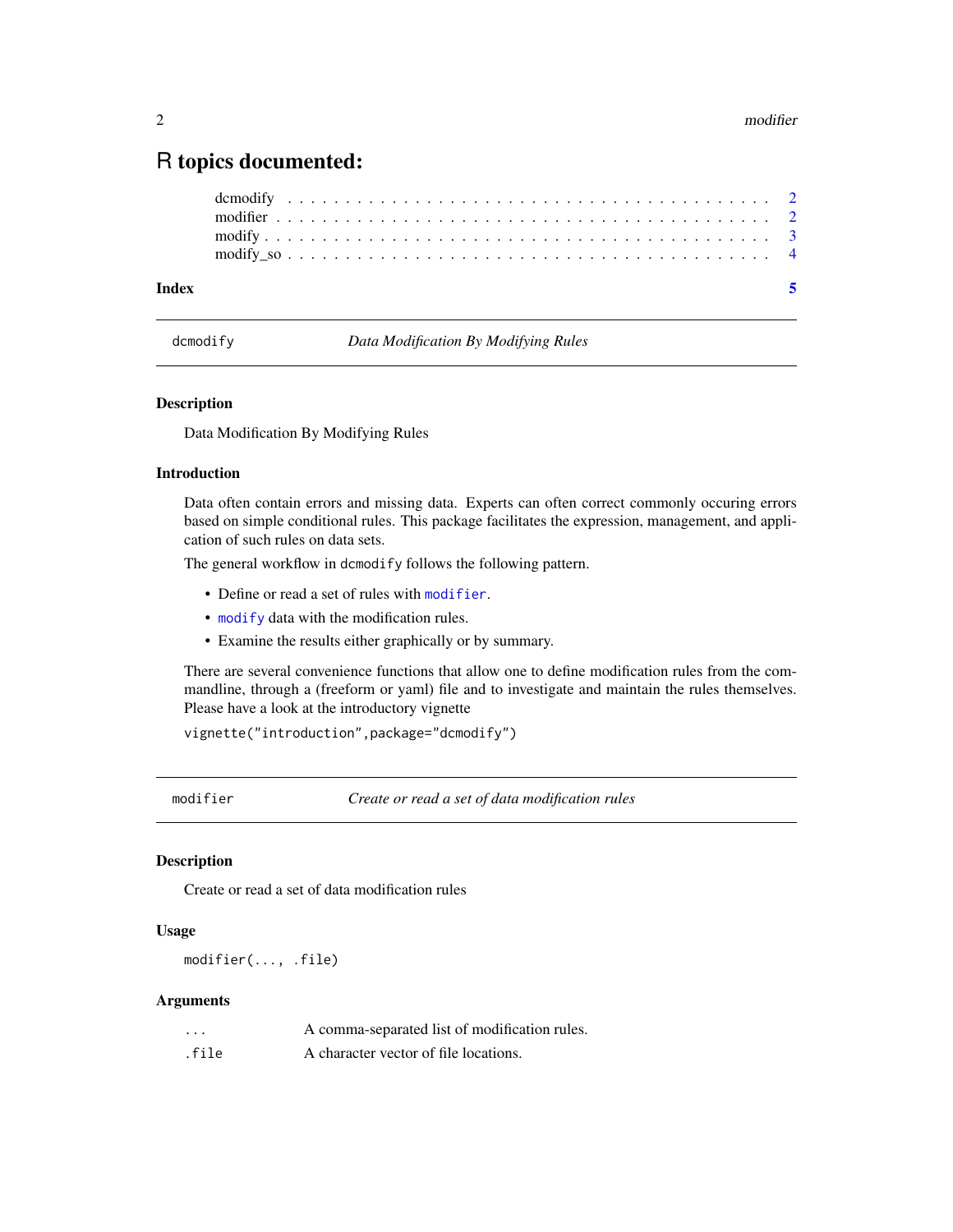#### <span id="page-2-0"></span>modify 3

#### Value

An object of class modifier.

#### Examples

```
m <- modifier( if (height < mean(height)) height <- 2*height
, if ( weight > mean(weight) ) weight <- weight/2 )
modify(women,m)
```
#### <span id="page-2-1"></span>modify *Modify a data set*

#### Description

Modify a data set

#### Usage

modify(dat, x, ...)

## S4 method for signature 'data.frame,modifier' modify(dat, x, ...)

#### Arguments

| dat | An R object carrying data              |
|-----|----------------------------------------|
| x   | An R object carrying modififying rules |
|     | Options.                               |

#### Examples

```
m <- modifier( if (height < mean(height)) height <- 2*height
, if ( weight > mean(weight) ) weight <- weight/2 )
modify(women,m)
```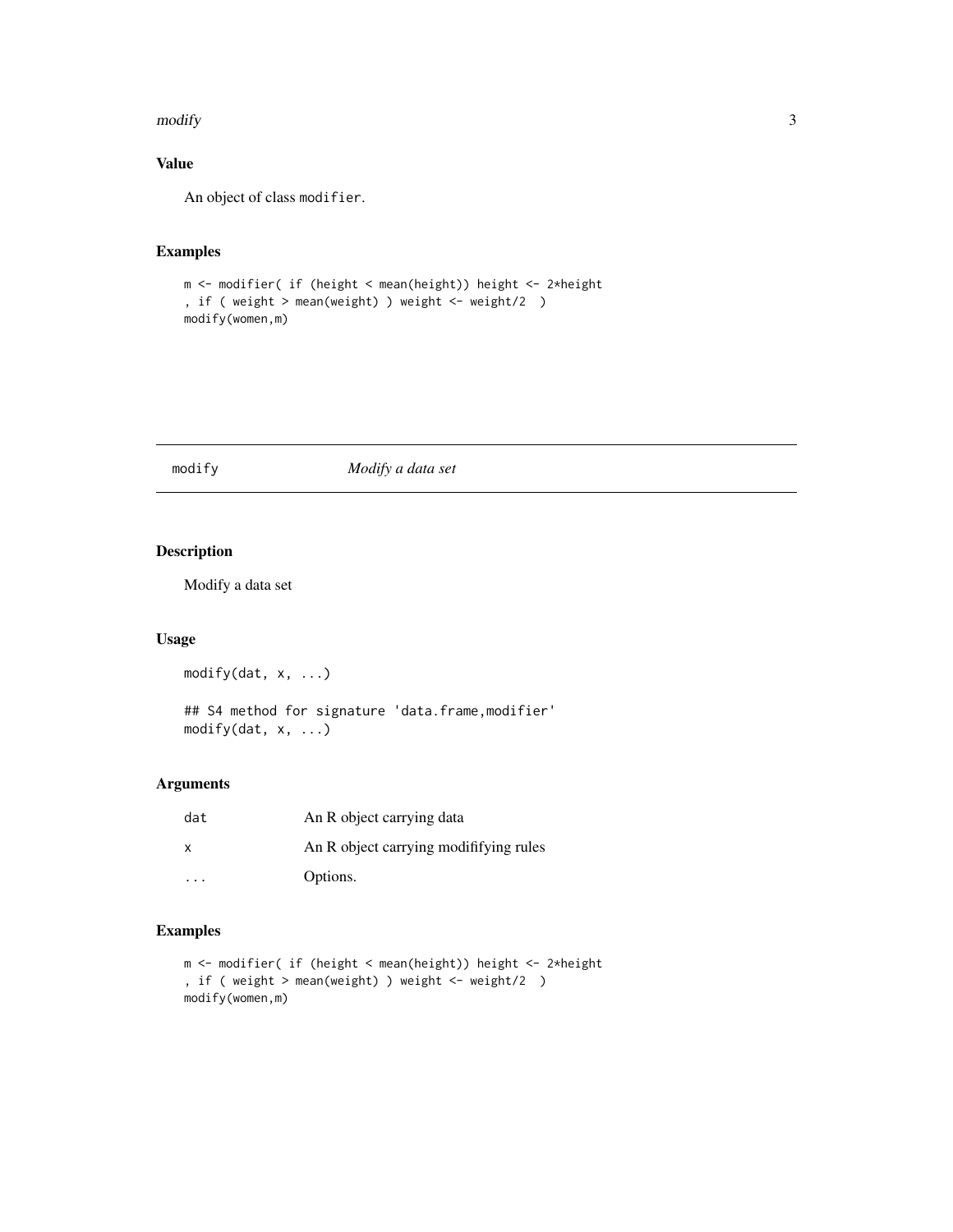<span id="page-3-0"></span>

### Description

Shortcut to modify data

#### Usage

modify\_so(dat, ...)

### Arguments

| dat | A data.frame                               |
|-----|--------------------------------------------|
| .   | A comma-separated list of modifying rules. |